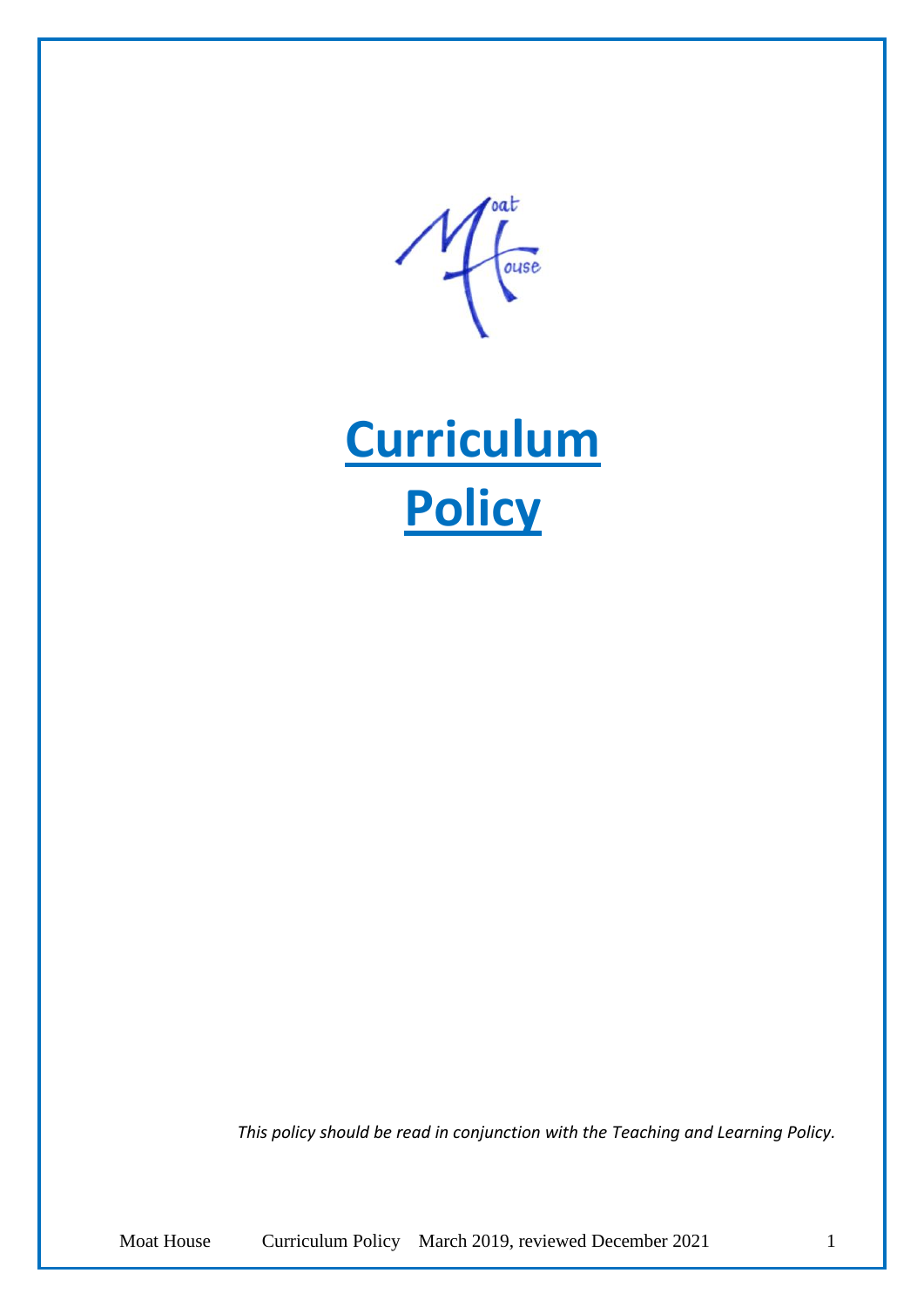Moat House provides education for students who are either pregnant or are young mothers. Our students are between the ages of 14-19. There is an on-site nursery for their baby which is only open to mothers who attend Moat House.

Some of our students are:

- Dual registered with a mainstream school, completing GCSEs
- Single registered completing a one year GCSE and Functional Skills path way
- Completing a two year GCSE path way
- Joining Moat House to be supported during their pregnancy, access the Nursery and gain further qualifications to enable them to access Level 2 courses in future
- Re-engaging with education after a period of being NEET

# **Mission Statement**

To establish a safe and happy environment in which everyone is encouraged and supported in developing their maximum potential.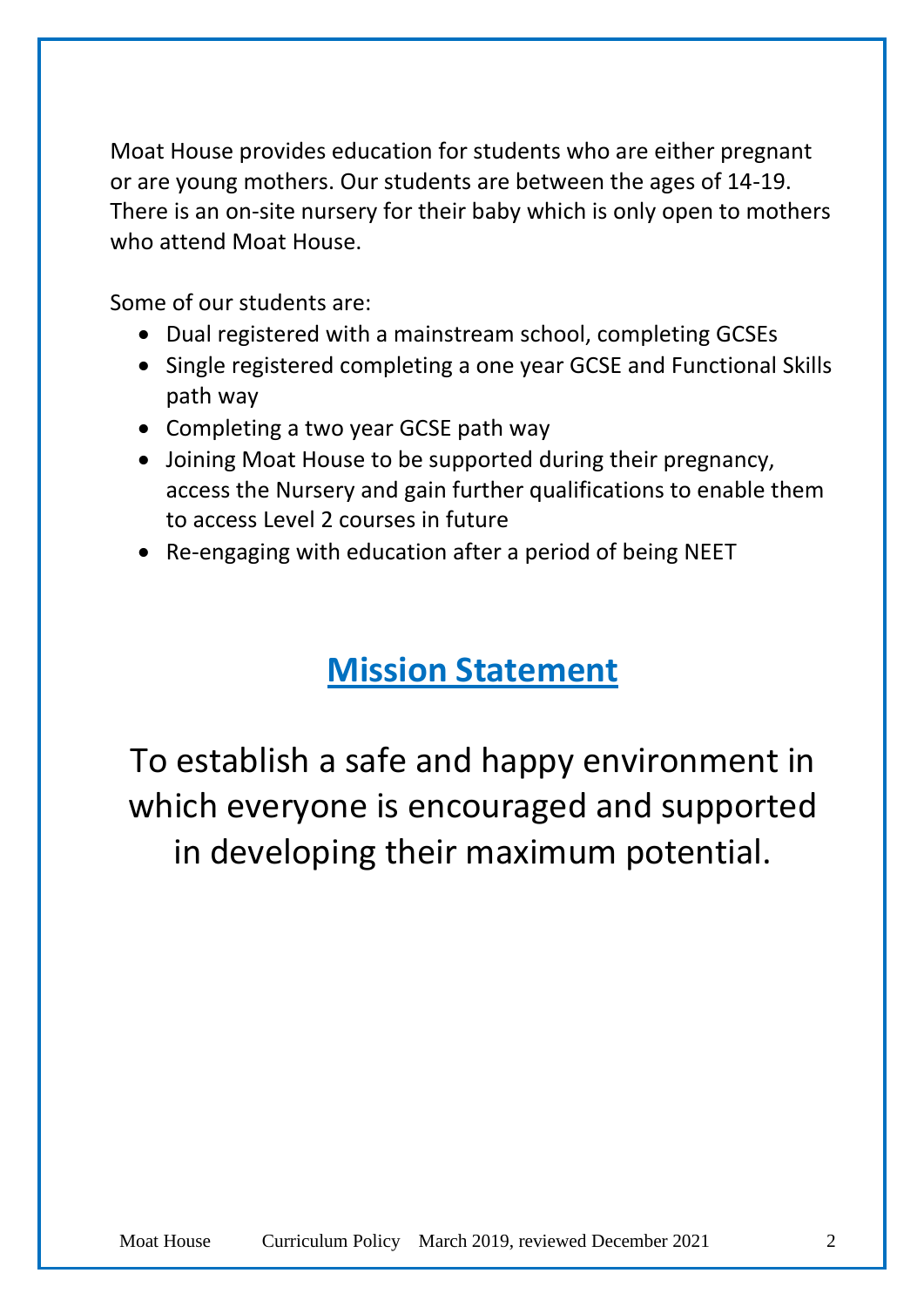## **Curriculum**

The development of each student's maximum potential is dependent on many factors, some of which are beyond the scope of Moat House. However, if a student is to reach the highest possible level of attainment, a personalised learning programme which considers their starting point and their individual needs is essential.

We aim to encourage students to take full advantage of the educational opportunities offered at Moat House and to enjoy their learning. Many students who are referred to Moat House are vulnerable for many reasons. These may include: un-planned pregnancy; parental separation and subsequent re-constitution of the family; bereavement; physical or mental health issues; social, emotional and behavioural difficulties; special educational needs; permanent exclusion from school; looked after children. **The one thing which is common to all our students is their status as young parents – Parenting therefore is at the heart of our curriculum offer.**

Our intent is that our students leave Moat House better prepared for the work place or the learning environment, where they will continue their education, and to ensure that they have the skills and confidence to be good parents.

Students are supported during their pregnancy at Moat House with visits from the Midwife as well as Parenting lessons and Preparation for Baby classes. Once babies arrive, the Baby Days programme and Health Visitor sessions support the young parents as their babies grow and develop.

Our Lifeskills lessons equip students for independent living as a young parent and also support them to enable access to multi agency support services which are available locally. Wherever possible, students are timetabled to access Child Development GCSE or Unit Award qualifications in order to develop their knowledge and understanding of their growing child.

### **Parenting is embedded across the curriculum and throughout the school day at Moat House.**

### **We aim to:**

- Provide a learning environment which is happy, welcoming and safe yet challenging and stimulating for students, staff and babies alike
- Support and care for students, babies and staff so that they are able to enjoy their work and look forward to coming to school
- Develop knowledge and skills necessary to enable students, with their babies, to lead healthy, fulfilling and independent lives
- Ensure that students leave Moat House with qualifications and skills which will prepare them for further education, employment or training
- Respect and value the many differences between individuals and believe that everyone has unique talents, skills and potential which should be encouraged, developed and celebrated
- Involve parents, other agencies and the wider community in the work of Moat House
- Provide a range of learning experiences which will encourage confidence, self-worth and self belief
- Encourage an atmosphere in which all are supportive of each other and work cooperatively